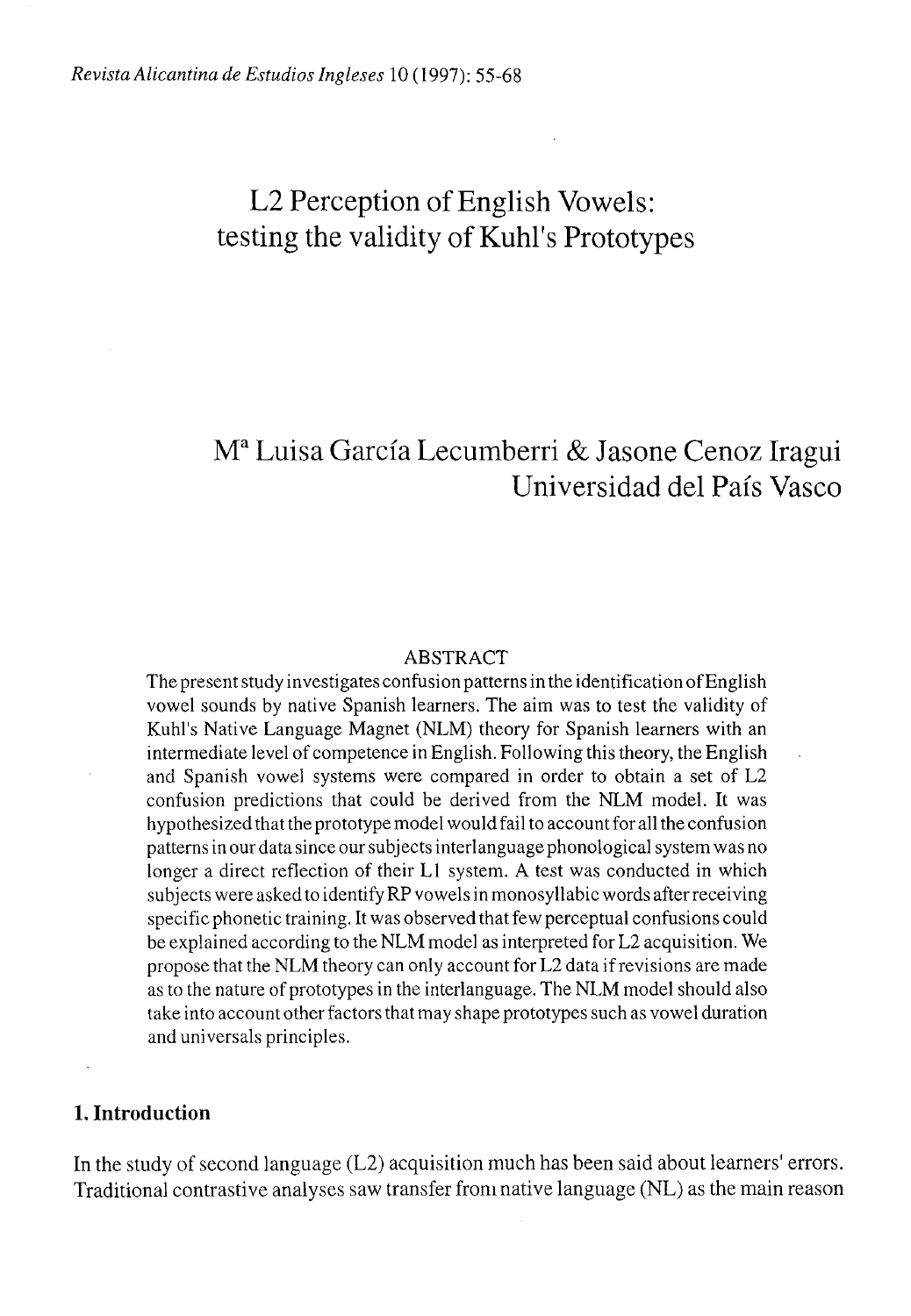for these errors (Stockwell and Bowen 1965). More recently, various studies have made a point of minimizing the importance of transfer and have ascribed errors to developmental or intralingual processes amongst other reasons (Richards 1971; Dulay and Burt 1973). Notwithstanding the importance of interlanguage (IL) processes and performance errors, it is nevertheless true that most authors (Scholes 1968, Wode 1980; Altemberg and Vago 1983; Ioup 1984; Ellis 1985, 1994, Flege et al. 1994) believe that phonetic/phonological mistakes are very often due to first language (Ll) influences. In this sense, sound system differences between the NL and the target language (TL) may pose various degrees of difficulty to learners which, at a perceptual level, will be manifested as confusions. This is not to say that language differences lead to errors, but that they may do so. The effect of language interference is mediated by other constraints such as markedness (Eckman 1977), universal tendencies (Altemberg et al. 1983) learners' L2 proficiency and specific training (Cenoz and García 1995 a and b). For instance, when the NL makes one distinction where the TL has two different sounds, it is likely that beginner learners will confuse the two TL units favouring the one closest to their native category. However, at a later stage of L2 knowledge learners may present more intralingual errors (Major 1987).

Perceptual confusions have been a particular object of phonetic research as far as infants' developing sound systems are concerned (Kuhl 1993; Werker and Polka 1993). Kuhl explains confusions in the discrimination of new sounds in terms of prototypes. This theory, properly know as the Native Language Magnet (NLM) (Kuhl 1993,1995, Iverson and Kuhl 1995, 1996) proposes that listeners' perceptual sound systems are composed of best exemplars for each sound category. These best exemplar or prototype "perceptually assimilates surrounding stimuli to a greater extent than is the case for a non-prototype" (Kuhl 1993,127). That is to say, prototypes act like magnets with respect to other sounds so that sensitivity to sound differences is reduced in their proximity whereas it is increased in the proximity of non-prototypes. Thus sounds which resemble a best exemplar are difficult to differenciate from it because the prototype attracts to itself perceptions of sounds that fall under its scope the way a magnet would.

Kuhl's theory of prototypes was first described with reference to infants' perceptions (Kuhl 1991) but even then some reference was made to its possible application to second language acquisition by stating that linguistic experience affects prototype constitution in the sense that the magnet effect in infants is only exhibited by native language sounds. Later on, the applicability of NLM theory to L2 acquisition was made more explicit:

The NLM theory also helps explain the results of studies on adults' perception of sounds from a foreign language. (...) I would suggest that foreign contrasts are difficult to discrimínate when the prototype of a native-language category closely resembles both foreign-language sounds. (Kuhl 1993, 131)

It is clear from the above quotation that according to the NLM model, L1 sounds act as prototypes (magnets) in L2 acquisition. This is very much in keeping with theories who propose that the Ll sound system acts as a "grid" through which L2 sounds are perceived (Wode 1981).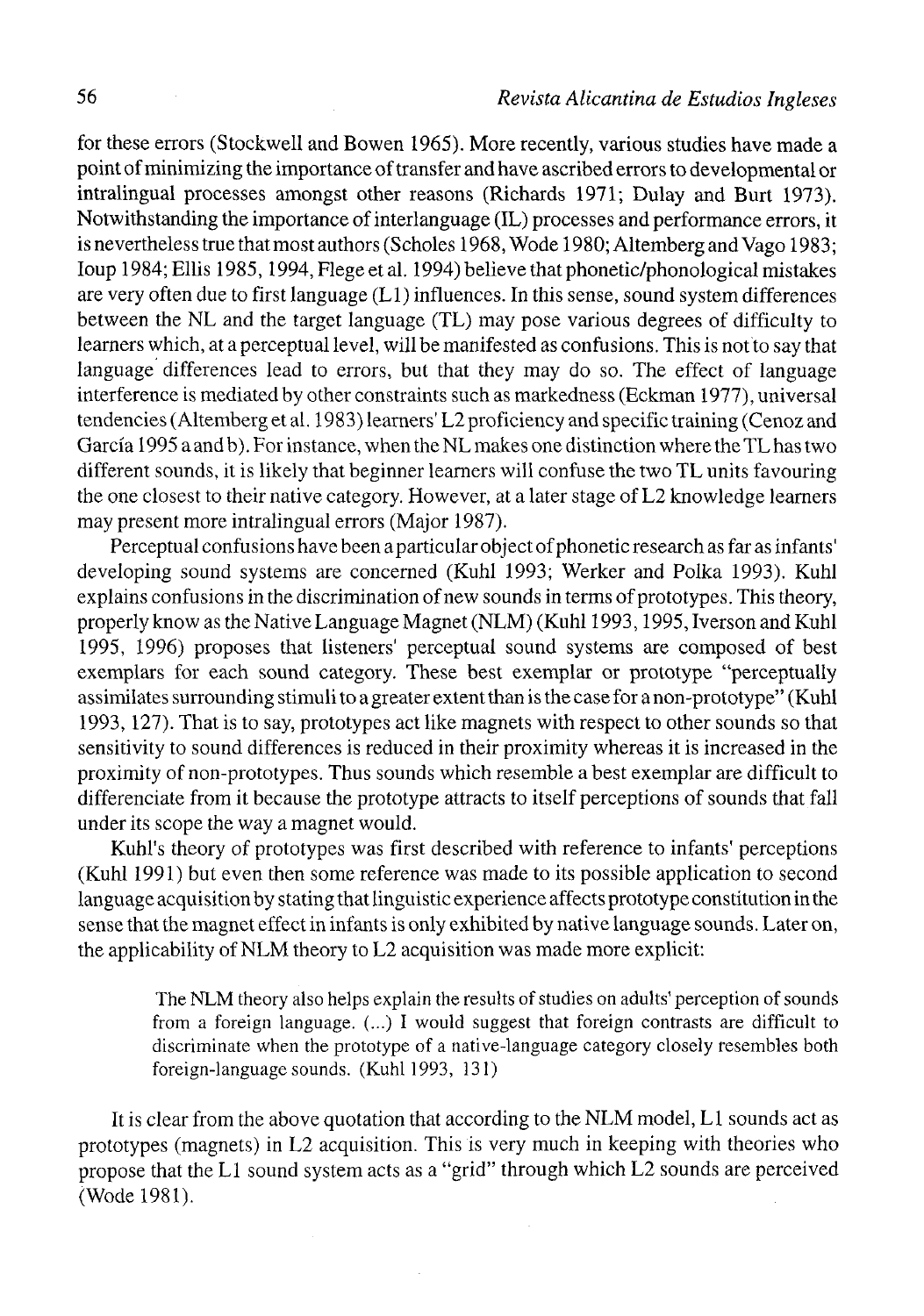### *L2 Perception ofEnglish Vowels* 57

In this paper we intend to explore the validity of Kuhl's prototype model in the perception ofEnglish vowels by Spanish leamers. Our hypothesis is that the model, as it stands, will not account satisfactorily for identifications by listeners with an intermedíate competence in English because their developing interlanguage sound system differs both from the phonological system of their NL and from that of the TL.

Before testing NLM theory, let us make explicit some of its more important ideas and their implications for L2 acquisition. We shall separate them in three points for ease of reference.

A- "Foreign language units that are similar to anative-language category are particularly difñcult to perceive as different from the native-language sound''(...)' 'the nearer a new sound is to a native language magnet, the more it will be assimilated by it, making the new sound indistinguishable from the native language sound"(Kuhl 1993,131) This would imply that L2 sounds which most closely resemble Ll sounds would be interpreted as prototypes (or "prototype-like" in our terms). It would then be expected that prototype-like sounds should have the highest number of right identifications.

B- "exposure to a primary language distorts the underlying perceptual space by reducing sensitivity near phonetic prototypes (...) adults learning a second language would find it difñcult to perceive a phonetic contrast from a new language when the sounds are proximate to a native language prototype"(Iverson and Kuhl 1995, 561) This would imply that a new sound which resembles a prototype would be perceptually attracted to it whereas nonprototypes would not attract other sounds. Additionally, a non prototype-like sound is easier to differenciate perceptually than a sound which resembles a prototype.

C- (...) "foreign contrasts are difñcult to discrimínate when the prototype of a nativelanguage category closely resembles both foreign language sounds<sup>1</sup> (...) the difficulty in discriminating two foreign-language sounds depends on their proximity to anative language magnet. The nearer they are, the more difñcult to discrimínate" (Kuhl 1993,131). This would imply that when two sounds are very similar to a single prototype, there should be mutual perceptual confusions.

To test the validity of the above claims in a L2 situation, a perception test was conducted. Its design and results will be presented in the following section.

### **2. Test procedure and results**

### 2.1. Materials

A test was designed in which Spanish learners of English were asked to identify English vowel sounds. A tape was elaborated consisting of 38 stimulus words spoken by a male RP speaker. For the purposes of the present study<sup>2</sup>, only 22 words will be taken into account (see Appendix 1). Each word was a monosyllable containing one of the 11 vowels being tested. The 11 vowels included all RP simple vowels except for schwa. Schwa was not included because it cannot occur in a monosyllable in citation form.

Each vowel was present in two different words. The words were taken from Roach (1991). Vowel length was taken into account in the sense that all vowels were presented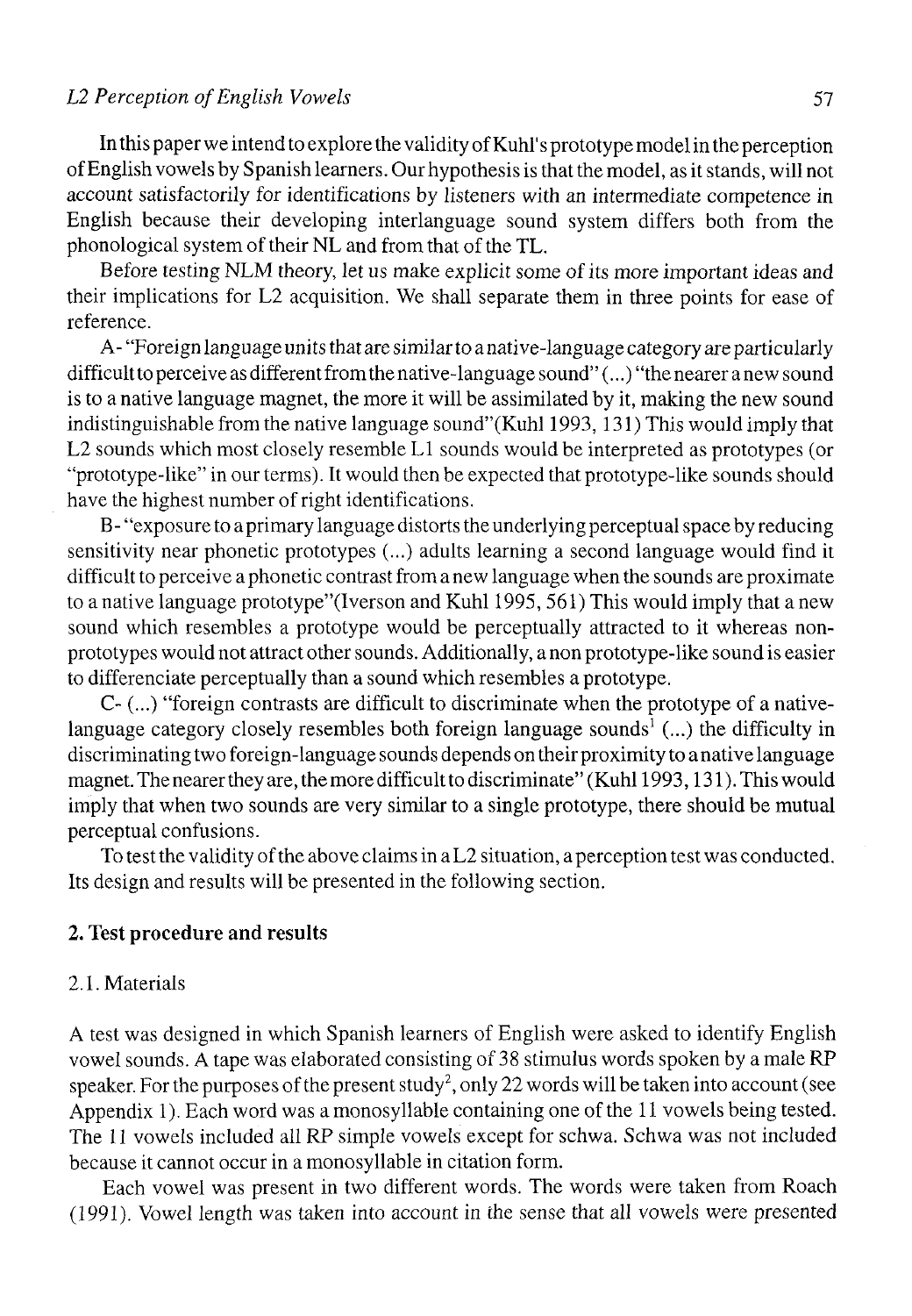followed by voiceless sounds so that all of them would undergo pre-fortis clippíng (Wells 1990). This was done in order to avoid extrinsic vowel length being used as a distinctive parameter. Each stimulus was presented twice.

This test was presented to all the students who registered for Phonetics of English in the academic year 1994-95 before and after receiving specific phonetic traíning. A discussion of vowel perceptions before training can be found in García and Cenoz 1995. In this paper we shall discuss the results obtained after training (see also Cenoz and García 1995 b). Subjects were firstyear students of English Philology at the University of the Basque Country The original number of subjects who took the test was 181. The study concentrates on 117 subjects, the rest having been disregarded because they failed to answer to all the stimuli, they chose more than one alternative in their answers or because they otherwise invalidated their answer sheets.

### 2.2. Procedures

The test was a semi-open one: for each item a list of all 19 phonetic symbols was presented so that listeners had the whole range of vowels to choose from (except schwa). Consequently, the test was almost totally open but guided. Phonetic symbols were used so as to minimize the effect of spelling influences. At the time listeners took the test they were familiar with the symbols since they had been doing phonetics for four months.

Answer papers included a paragraph with some explanations on the procedure of the test. Instructions referred to the lay-out of the answer sheets and the tape. Subjects were asked to choose only one alternative per stimulus. They were also encouraged not to leave any blanks. Students were reassured that the results of the test would have no bearing on their academic results and were informed that the test was simply trying to monitor their ability to recognize English vowels. The test took place in a language laboratory with subjects listening through headphones.

### 2.3. Results

Frequencies and percentages were calculated for answers to each stimulus using the SPSS program. Mean percentages were obtained forresponses to the two instances of each vowel. Values were subsequently laid out in the confusion matrix below (Klein et al. 1970).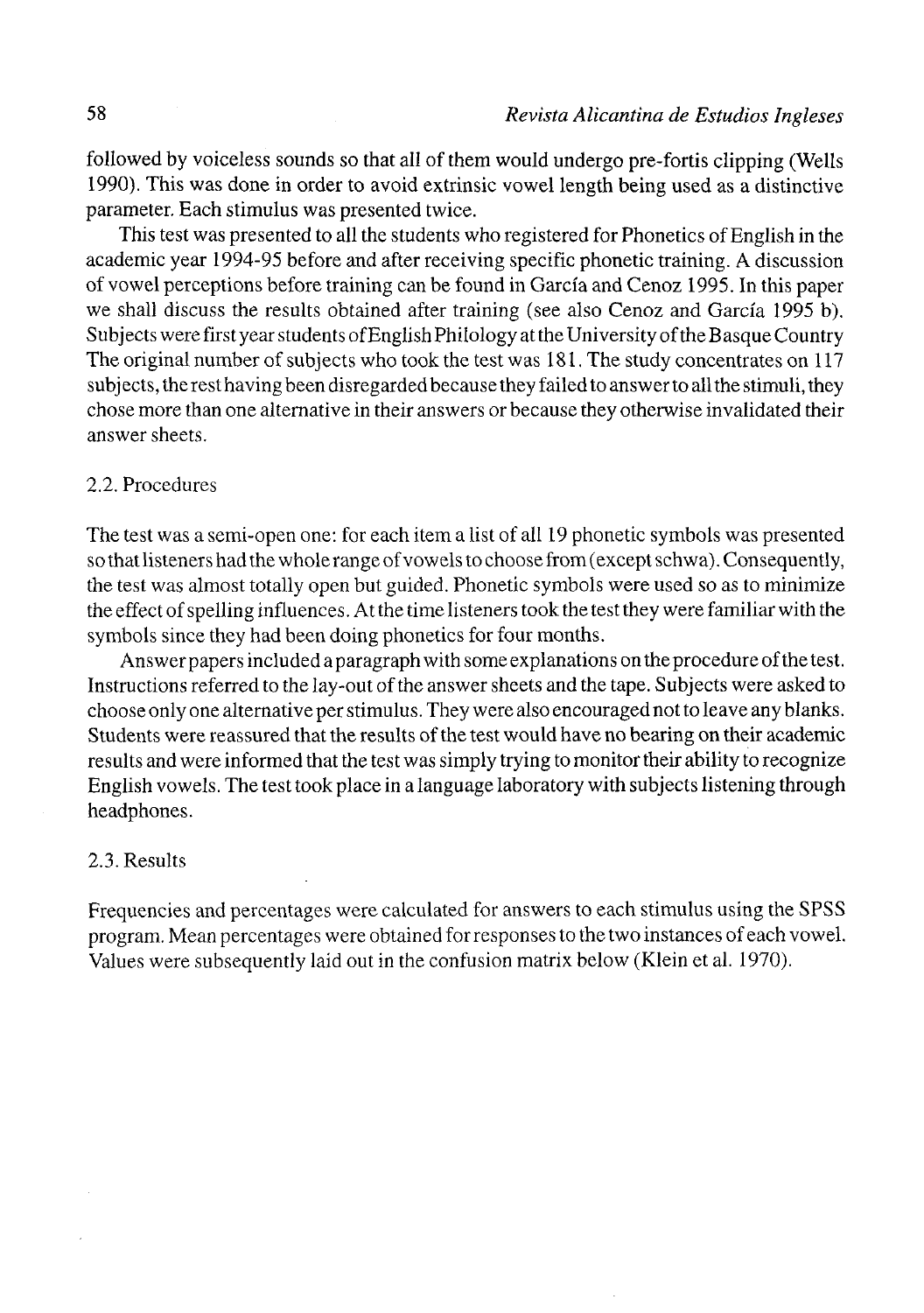|                                     | i:   | -1   | $\mathbf e$ | æ    | Λ    | $Q$ : | D    | C.   | Ω    | u.    | 3:   |
|-------------------------------------|------|------|-------------|------|------|-------|------|------|------|-------|------|
| $\overline{\mathsf{L}}$             | 47.9 | 51.7 |             |      |      |       |      |      |      |       |      |
| $\mathbf I$                         | 8.1  | 86.8 | 4.7         |      |      |       |      |      |      |       | 0.5  |
|                                     |      | 1.3  | 92.3        | 3.5  |      |       |      |      |      |       | 2.6  |
| $\frac{e}{x}$<br>$\mathbf{\hat{x}}$ |      |      |             | 81.7 | 15.0 | 3.4   |      |      |      |       |      |
| ╙                                   |      | 0.5  |             | 15.8 | 81.6 | 0.9   |      |      |      |       |      |
| $a$ :                               |      |      |             | 3.4  | 3.9  | 92.3  |      |      |      |       | 0.5  |
| D                                   |      |      |             | 0.9  | 3.4  | 12.8  | 53.9 | 29.1 |      |       |      |
| C:                                  |      |      |             |      |      |       | 12.4 | 85.1 |      | 0.5   |      |
| Ω                                   |      |      |             |      | 1.3  |       |      |      | 82.5 | 16.25 |      |
| u:                                  |      |      |             |      |      |       |      |      | 35.9 | 63.7  |      |
| I<br>3:                             |      |      | 3.4         | 9.6  | 5.7  | 9.5   | 3.9  | 2.6  |      |       | 62.5 |

Table 1.. Confusión Matrix in the identification of RP vowels by Spanish university students. Values are given in mean percentages.

The above table reflects the means of two responses per vowel in percentages. It is organized as follows: the vertical axis corresponds to the stimulus vowels presented to listeners; the horizontal axis represents the vowel symbols chosen by the subjects. Figures in bold correspond to correct vowel identifications. In the table, diphthongs have been excluded from the response (horizontal) axis. This was done because there were very few monophthongs that were interpreted as diphthongs, and in no case was the mean percentage of diphthong response significant. The highest diphthong choice was  $/e\theta$  = 2.2% for the stimulus /3:/. This value will be taken into account when discussing /3:/ perceptions. It is readily apparent that no vowel showed really poor identifications, the worst results (vowel /i:/) are only just below 50% correct interpretations. There are four vowels whose

identification rates fall around the 50% zone: /i:/, /D/, /3:/, /u:/. All other vowel stimuli show correct identifications above 80%.

# 3. Discussion

This section will be divided in three parts. First we shall explore acoustic relationships between the English monophthongs under study and the five Spanish monophthongs. Based on these relationships, we will propose which of the English vowels can be seen as prototypelike by Spanish learners. Secondly, and taking into account the relationships established in part 2, we will hypothesise on NLM's predictions, as outlined in the introduction above, for Spanish perceptions ofEnglish vowels. Finally we shall examine in what sense and to what extent these predictions are born out by our data.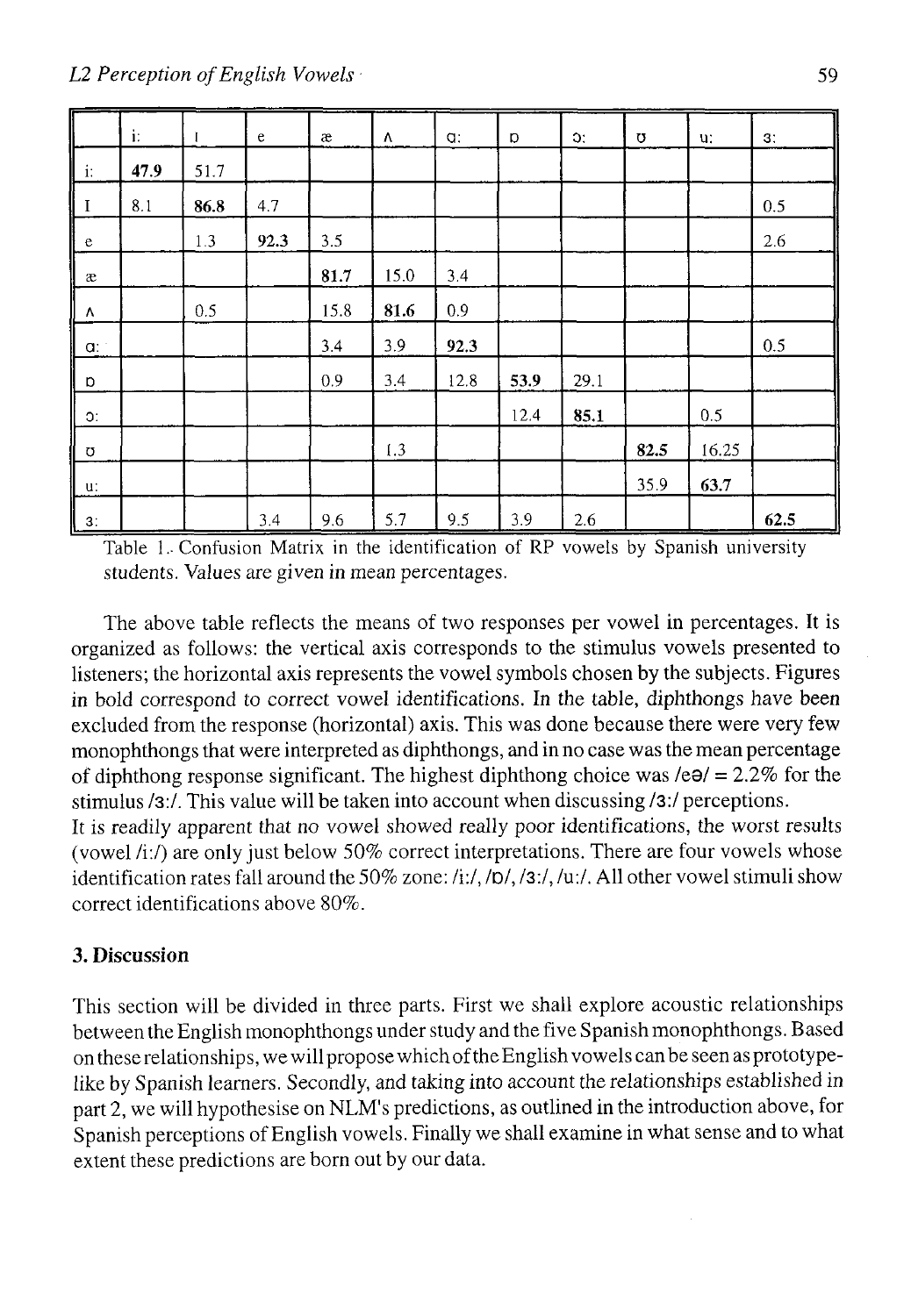3.1. Acoustic relationships between English and Spanish vowels

The acoustic values used for establishing relationships between the Spanish and the English (RP) simple vowel systems correspond to male productions of each set of vowels. For the five Spanish monophthongs acoustic valúes (see Appendix 2) are taken from Quilis and Esgueva (1983). From their data, means were calculated for the first and second formants from the mean valúes given by the authors for the seven Spanish males in their corpus. Formant valúes correspond to stressed realizations of the Spanish vowels. The acoustic values used for English (see appendix 1) are taken from Wells 1962 (reprinted in Fry 1979). These valúes correspond to two stressed tokens of each vowel as produced by 25 English males, all of which were RP speakers.

To make the following description more reader-friendly, we will not mention specific formant values for vowels (please refer to appendix 2 for details). For the same reasons, Spanish vowel symbols will be noted in italics and plain font, English symbols in plain type and IPA font.

Following the proposal (see above) that native-language sounds act as magnets, we will use the term "prototype" for Ll sounds, and the term "prototype-like" for L2 sounds which may be perceived as equivalent or near equivalent to the Ll sounds.

English  $/i$ :/. The English vowel is quite similar to Spanish  $/i$  one so we could assume that  $/i$ :/ would be thought of as prototype-like

English /D/. Its F1 is between the values for two prototypes, /i/ and /e/, though F2 is nearer to/e/, so there is a greater correspondence with/e/but not to the extent that the English vowel would be regarded as prototype-like.

English /e/. The English vowel is between /e/ and /a/ for F1 but much nearer /e/ for F2. Additionally, because F2 for the English sound is so far from/ $a$ , it is quite likely that English *Id* might be equated with the Spanish prototype */e/.* 

English /æ/. This vowel is nearest to /a/ in F1 and nearest to /e/ in F2. The F1 distance between /æ/ and/a/ is smaller than the one between /æ/ and/e/ in F2 so that the English vowel is more similar to Spanish/a/. Nevertheless, it might be said that/ $\alpha$ / falls between prototypes.

English / $\Lambda$ . The nearest Spanish vowel is /a/but it is further from it than the following sound in our discussion ( $\alpha$ :/). Therefore, it seems unlikely that  $\alpha$  will be thought of as prototypelike; rather it might be perceived as a non-prototypical (non-exemplar) / $a$ /sound.

English/ $a$ :/. The English vowel is very close to the Spanish prototype/ $a$ /with respect to both formants. In fact, this is the closest relationship between vowels in the two languages. It is thus very likely that it will be considered prototype-like .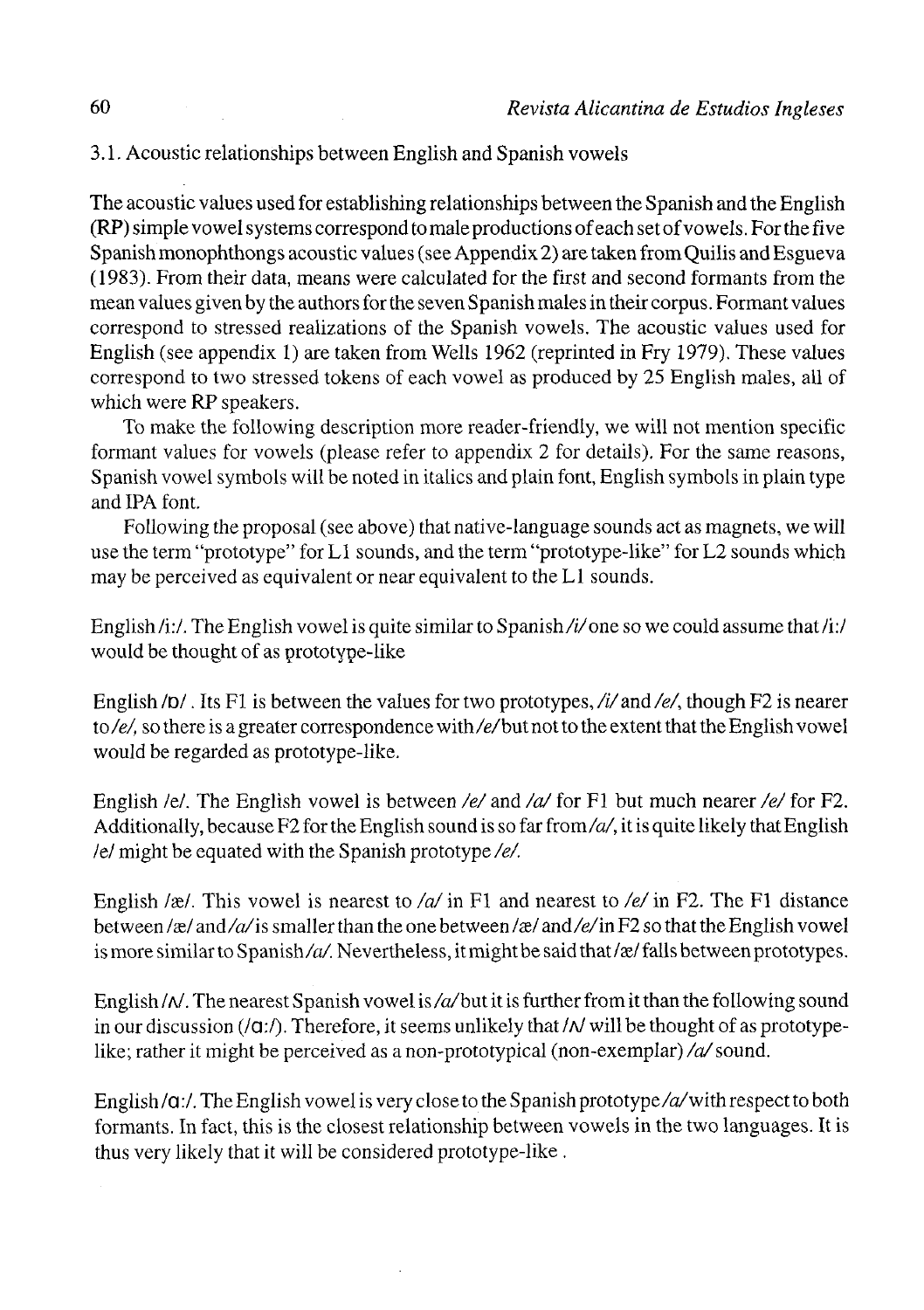### *L2 Perception of English Vowels* 61

English *lol.* The English sound's Fl is like */a/but* its F2 is similar to */o/.* Both distances between the English and Spanish formants are nearly equal. However, */o/s* Fl dissimilarity from/ $D^{\prime}$ 's F1 is less than/ $a/$ s F2 dissimilarity to / $D^{\prime}$ 's F2 so that the English sound is more like */o/.* Nevertheless we can safely assume that *lol* is between prototypes.

English/ $\sigma$ :/. Its F1 is like the one for/ $\sigma$ /but F2 is between the ones for/ $\sigma$ /and/w/. Thus, there is a greater correspondence with *lol* but not to the extent that the English vowel would be regarded as prototype-like.

English / $\sigma$ /. Its F1 is between /o/ and /u/ but F2 is nearer the one for Spanish /o/ so, again, greater correspondence with *lol* but not likely to be interpreted as prototype-like.

/u:/ vs. Spanish */o/* and */u/* Its Fl is like/w/but F2, like above, is more like */o/*There is a stronger correspondence with */u/* because the Fl similarity is greater than the other, F2, correspondence.

English /3:/ There is no one correspondence with Spanish vowel values. Its F1 is like /e//o/ and/a/(nearest to/a/) and its F2 is nearest to/a/too but not very much so (fronter by 230 Hz).

### 3.2. NLM implications for the data

From the above, we can see there are five different situations for which we shall try to obtain perceptual predictions following the NLM theory<sup>3</sup>:

(1) Only *l'y.l* and *10:1,* are likely to be regarded as prototype-like (strong prototypes or good exemplars). Following the interpretation of NLM theory outlined above, these two sounds would present the highest number of right identifications and should also attract perceptions of non prototypical acoustically similar sounds such as *lll* and *M* respectively.

(2) An English sound (/u:/) resembles two native prototypes (/u/ and /o/), although it is more similar to one of them(/u:/ > /u/), and no other English sound resembles the native prototype so closely This situation is not made explicit by Kuhl, but we could expect the English sound to act as a prototype since there is no other English sound competing for that role within that prototype category, although with less forcé (weak prototype or poor exemplar) and more confusions than the sounds in  $(1)$  above. There could also be confusions with the English vowel which most closely resembles the other prototype *(lol >* /o:/)

(3) Some English sounds share valúes almost equally with two native sounds in thatFl is like one Spanish sound and F2 is like another sound. In those cases, the foreign sounds fall between prototypes and would not be regarded as prototypes themselves (/æ/<sup>4</sup>, /o/). In those instances, we suppose NLM theory should predict equal confusions with the native prototypes due to competing magnet forces. In our test, it would be expected that the two English sounds which most resemble the two native prototypes would be chosen: /æ/>/e/ and *la:f; lol >* /a:/ and /a:/. Additionally these two sounds, being non-prototypical, should not attract other vowel perceptions.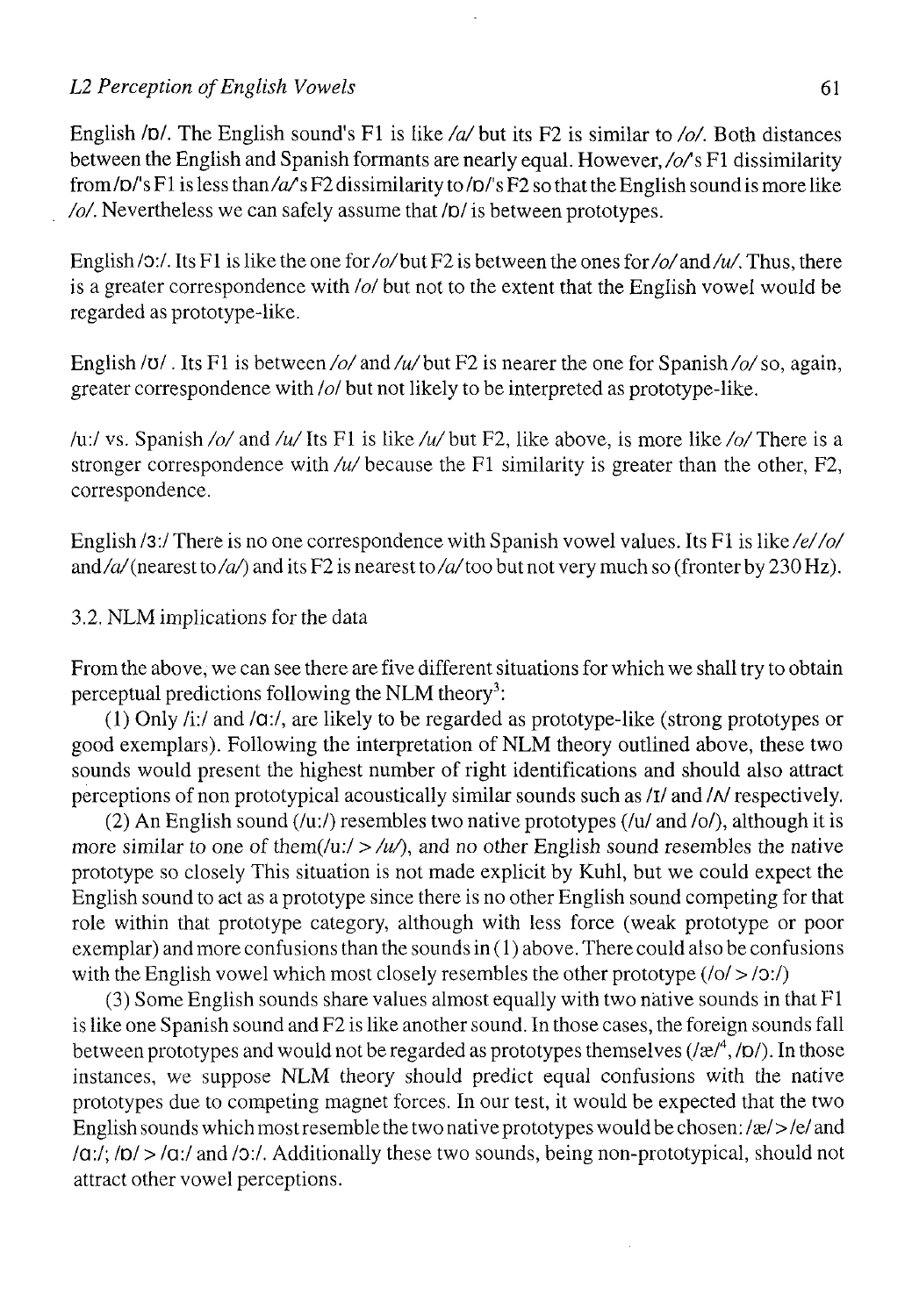(4) There are also cases in which two English sounds resemble one native prototype (see C abo ve) *iil* and *Id > /e/,* /O:/ and /ü/ *>/o/.* As was pointed out above, we should expect a considerable number of mutual confusions between each pair. Additionally, the one nearest to the native prototype (in bold) should be favoured. All these English sounds also resemble another native prototype, although less strongly. This would be a further source of perceptual confusions :/l/ > /i:/; *Id > lo*:/; /o:/ and *lül > lu:l.* 

(5) Finally there is one vowel, /3:/, for which only one formant, F2, is anything like any one native sound, namely */a/* (but still not too much so) whereas the other formant, F1, is between three native sounds *{leí, I al* and *lol),* so we must say that this sound really does not resemble any one prototype closely. The NLM model would predict, on the one hand, no confusions with prototypes or prototype like sounds. If there is a bias, it should be towards *I al* (and therefore /a:/) since it is the least different vowel. On the other hand (see B above), we should also expect this vowel to be very distinctíve as far as perception is concerned.

## 3.3. NLM theory versus results

In this section we shall report the instances in which NLM predictions, as outlined in section 3.2 above, successfully and unsuccessfully account for the data. For clarity purposes we shall follow the same order and categories as in the previous section.

# (1)

 $\frac{di}{i} =$ This sound, closely resembling the native prototype, should have had a very high number of right identifications. This is not born out by our data. The number or correct perceptions is quite low, in fact it is the lowest one in the test. It should also have exerted a magnet effect towards acoustically neighbouring sounds such as/i/. Actually, our data show the opposite outcome:/i/ has a very high number of correct identifications and, moreover, it attracts /i:/ to a very large extent (over 50% of perceptions) whereas the prototype-like sound (/i:/) is only the second choice.

 $\alpha$ :/ $\alpha$  = This vowel does behave as a prototype in as much as it shows a very high number of correct identifications (over 92%). As for attracting neighbouring sounds, the results are contradictory. We had predicted / $N$ , being the nearest vowel, to be identified as / $a$ :/. However it is / $x$ / which attracts / $N$ , which in turn has a very high number of correct identifications. On the other hand, the prototypical sound *la:/* exerts a magnet forcé over *lol* and *Izj.*  Consequently, we may conclude that the NLM model works for *la*:/, although predictions as to which sounds would be attracted are not supported by the data. It may be the case that the phonetic realizations of the sounds in volved, because of the speaker or the phonetic context, were different to the values followed in this study.

### (2)

/u:/= Again we find a case of a near prototype which does not behave as such. It exhibits a modérate rate of correct identifications (63%) and, though it does attract a neighbouring sound (/v/), it is itself attracted by that same vowel to a much larger extent. This result mirrors the one found with the high front vowels above (/i:/ and *lil):* a non-prototype exerts a strong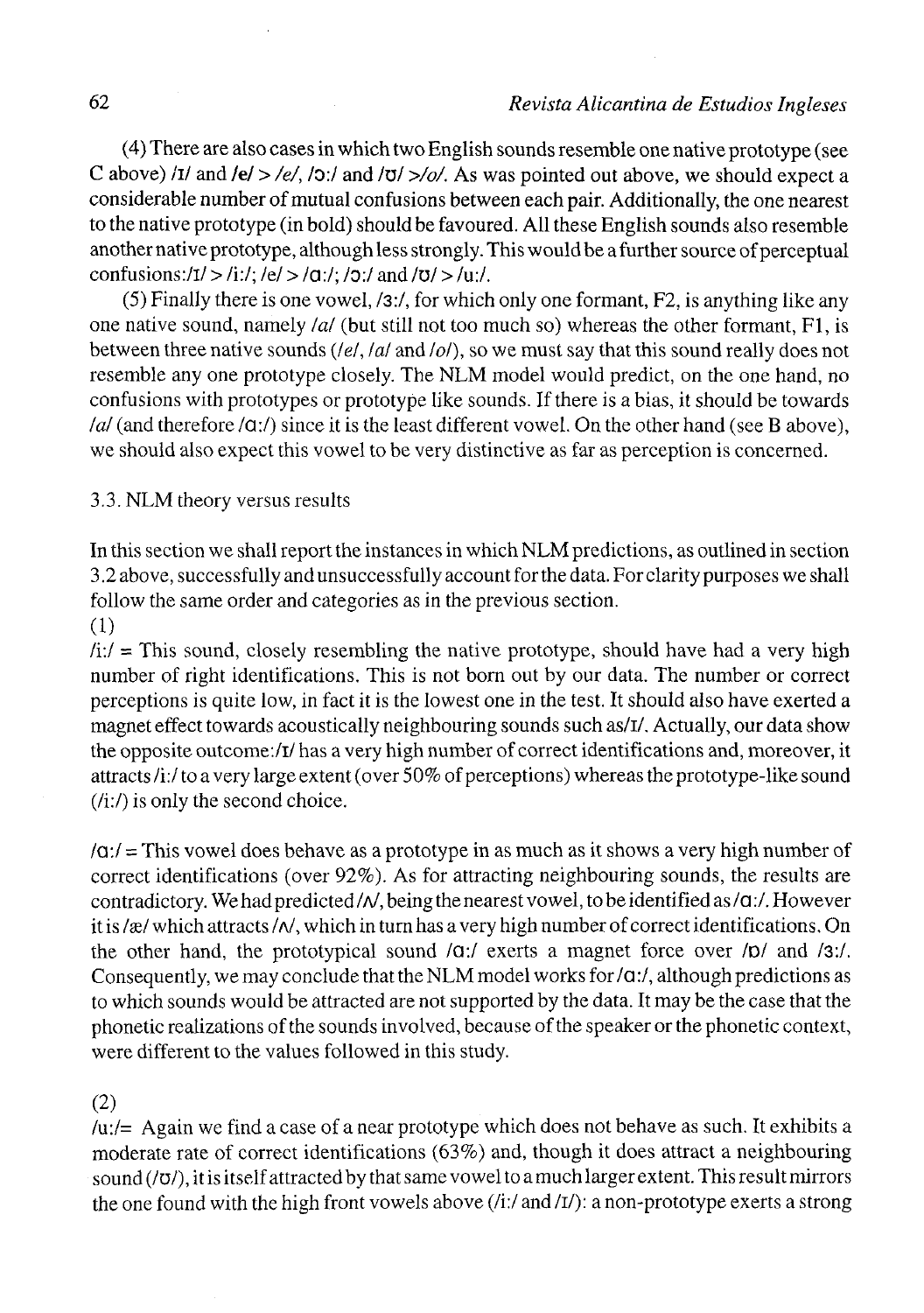# *L2 Perception of English Vowels* 63

magnet forcé over a prototype-like vowel. On the other hand, predicted confusions with /o:/ are not found in our data.

# (3)

 $\alpha$  /xe/ versus /e/ and / $\alpha$  :/= As a non prototype vowel, it was predicted that /xe/ would be confused with the two nearest prototype like sounds, /e/ and /q:/. Table 1 above shows no confusions with /e/ and only a few with /**a**:/. Therefore, /æ/ shows confusions in only one direction and displays no evidence of competing magnet effects. In fact, once more we find that a non prototype exerts the strongest attraction, namely  $/N$ . It might be supposed that, actually, the latter sound is the one closest to the native category /a/. However, as we saw before, /a:/ displays a considerably better rate of correct identifications than  $/N$ . This fact, together with the formant similarities observed in 3.1, would lead us to persist in considering  $\alpha$ :/ as more prototypical. Finally, the high percentage of correct identifications for  $\alpha$  belie its classification as a non-prototype.

*lol* versus /a:/ and /o:/. In this case NLM predictions are substantiated by our data. There seems to be considerable competition between /a:/ and /o:/ as magnets, although there is a noticeable bias towards the latter vowel. It is also the case that *lol* does not behave as a prototype in as much as correct perceptions are concerned (only 53%).

# (4)

*lll* and /e/= We saw above that the magnet relationship between *lll* and /i:/ was reversed. We had also predicted confusions between /I/ and the other neighbouring vowel, /e/, with bias towards the latter because it resembles the native prototype more closely. As can be observed in table 1 above, the data confirm our hypotheses to different degrees. There are confusions between the two sounds but only a few. This is not surprising considering the very good identification rates that both vowels display, particularly *Id.* Therefore, *Id* is regularly identified with the native prototype, but when it is not, choices favour the non prototypical vowel /æ/ instead of /**g**:/.

*10:1* and *luí.* Both vowels display very high rates of right perceptions (over 80%). However, against predictions, there are no mutual confusions. In the instances where /o:/ was misidentified, the non-prototype sound *lol* was chosen nearly always. The amount of identifications with its other neighbouring vowel, /u:/, are negligible (0.5%). In the case of wrong identifications for *lol,* our predictions are confirmed, since /u:/ is favoured. We can see that /o:/ and /o/ do not follow Kuhl's hypothesis as outlined in section 1 above. These are two vowels that closely resemble a native prototype and should, therefore, be difficult to tell apart. This is not the case in our data since there are no confusions with each other but with third sounds.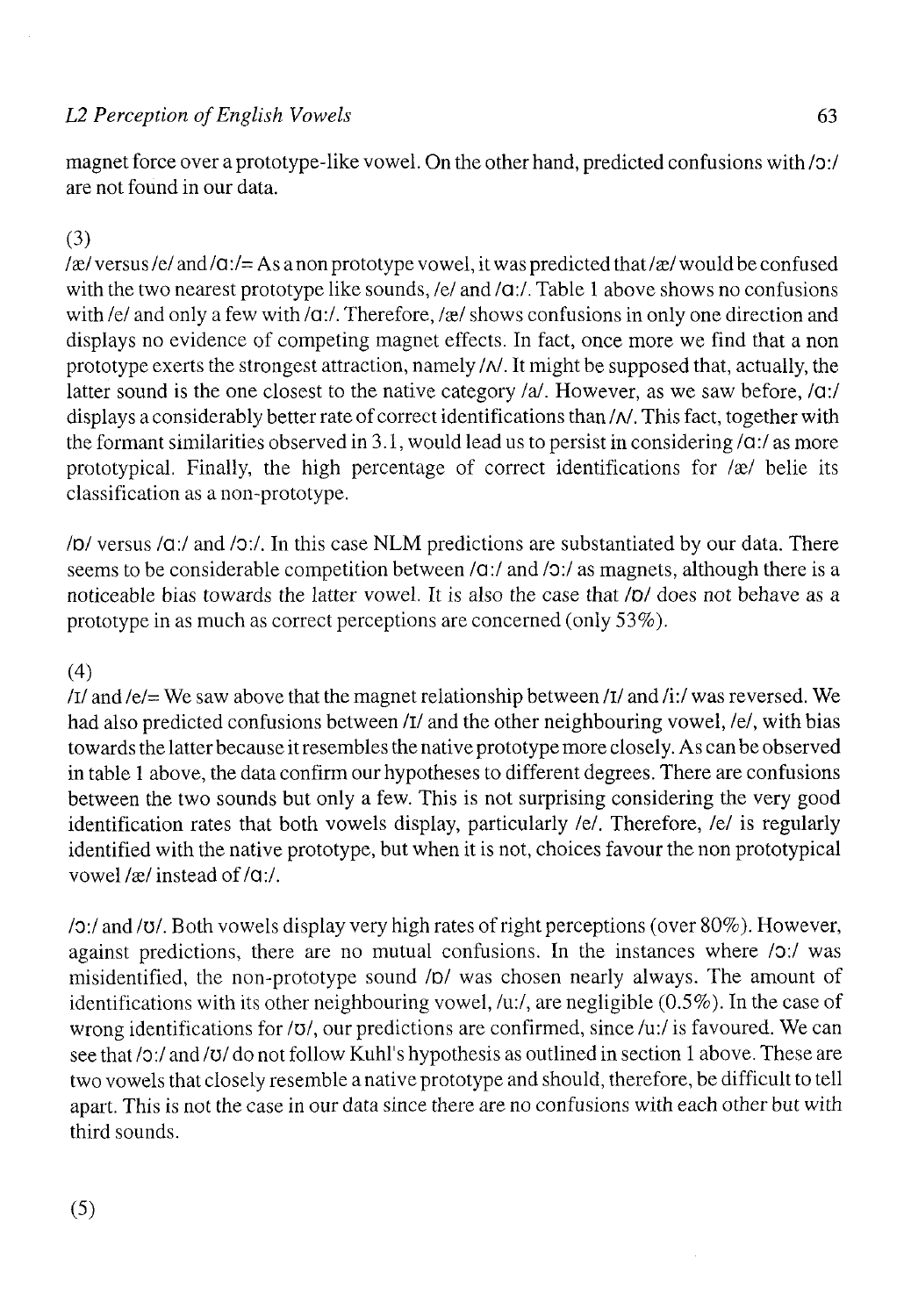$\sqrt{3}$ :/ = It was pointed out above that this is the English vowel that least resembles any of the native categories. Accordingly, it should not be confused with prototypes and it should be highly distinctive. In our data, the most apparent thing is the dispersion of perceptions: there are seven different sound choices<sup>5</sup> to the stimulus /3:/. The moderately high (62%) number of correct identifications together with the dispersión just mentioned, may be indicators that this vowel is indeed perceived as distinct to all the others. In this sense, dispersión of wrong identifications would be due to the fact that no single vowel exerts a strong magnet influence over /3.7. It was also predicted above that confusions might favour *lo:l* since the corresponding native vowel */a/* is the least different to /3:/ acoustically. Nevertheless, although /a:/ is chosen more often than most other sounds, it competes with /æ/, a non protoypical sound. In this respect we cannot posit clear NLM influences which is what the theory anticipated for this sound.

## 4. Conclusions

The above results show that the NLM model does not account for most of the confusión patterns found in our data. There are but few instances that follow our NLM based predictions (see above discussion for *lo:l* and *ID/).* 

There are several reasons why Kuhl's model may have failed to account for our data. Some of them may be related to the nature of the test reported in this paper, since subjects were not being asked to identify L2 stimuli with Ll categories, the magnet effect was being analyzed in a tangential manner. It could also be the case that our interpretation of NLM model may have been at fault. Additionally, the phonetic context in which stimulus vowels were presented may have influenced their realization and perception (Strange et al. 1979, Gottfried and Strange 1980)

On the other hand, we believe that, although the NLM model offers interesting ideas for the interpretation of L2 acquisition of vowels, it should also contemplate several other factors that may influence the magnet potential of a prototype. First of all, for non beginner L2 learners, prototypes should be defined taking into account their interlanguage phonological system (Eckman 1981b, Ellis 1985,1993, Gass and Selinker 1994). This system is shaped by various factors other than the learners' native language system, such as markedness or universal principies (Eckman 1977,1981a, Altemberg and Vago 1983, Major 1987). Finally, the NLM theory explicitly works with formant frequencies to depict the acoustic space of vowels. Certainly, it has often been shown that formants provide good characterizations of vowels (Peterson and Barney 1952, Fairbanks and Grubb 1961) and that the distance between formants depicts the auditory differences between vowel sounds (Flege et al. 1994, amongst others). Nevertheless, vowel length has also been claimed as a very important factor in vowel perception (Strange et al. 1979, Hillenbrand et al. 1995, Fox et al 1995). We believe that many of the confusión patterns observed in our data may be related to vowel duration. Even though, as we mentioned above, we tried to avoid duration differences caused by consonant contexts, vowel duration may have been an important factor. Intrinsic vowel duration may have been used as a parameter in addition to formant values. It could also be the case that students ordinarily expect long vowels to show considerable duration in all contexts, not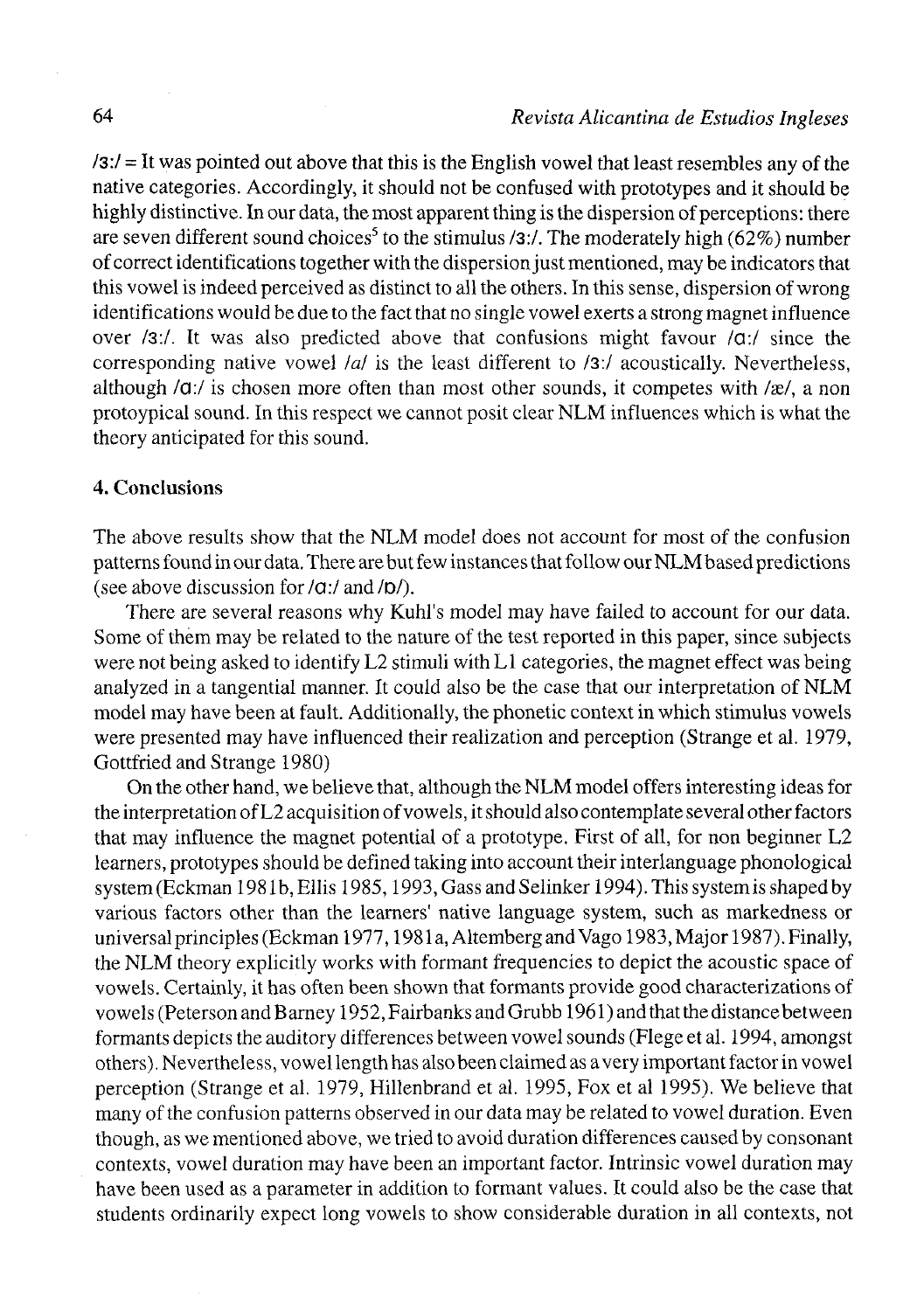being familiar with pre-fortis clipping. Therefore, they may have been misled by the shortened stimuli in the test. In our experience, this last hypothesis seems very likely.

We must conclude that, although the NLM model did not account for the perceptual results in our data, more tests isolating several variables must be conducted before determining the viability of the model (see also Sussman and Lauckner-Morano 1995). Nevertheless, it seems already apparent that, as far as L2 acquisition is concerned, the NLM theory needs to incorpórate various changes; most importantly, an adequate characterization of prototypes in interlanguage phonological systems. In this sense we agree with Lacerda (1995) in that "the very nature of the language acquisition process requires prototypes that can be rearranged in the perceptual space"  $(141)$ . That is to say, considering that during L2 acquisition the interlanguage is a dynamic changing entity, unless fossilization has set in, the study of prototypes should take into account the nature of the developing sound system at each particular stage.

### **Acknowledgments**

This research was supported by the Universidad del País Vasco grant 103.130-HA136/94.

### **Appendix 1:** Stimulus words

l./bi:f/,2./bi:t/ 3./mis/, 4./bit/ 5./mes/, 6./bet/  $7.$ /pæt/,  $8.$ /gæp/ 9. /kAt/, 10. /kAp/ ll./pa:k/, 12./ha:f/ 13./pDt/, 14./lDs/ 15./fO:t/, 16./kO:s/ 17./pot/, 18./pos/ 19./ru:f/,20./lu:k/ 21./h3:t/,22./d3:t/

### **Appendix 2: Formant values**

| Spanish i |      | e    | а    | Ω   | u   |
|-----------|------|------|------|-----|-----|
| $F_{1}$   | 270  | 420  | 640  | 460 | 270 |
| $F_{2}$   | 2350 | 2010 | 1150 | 840 | 680 |

First and second formant values for Castillian Spanish vowels. Obtained from values presented by Quilis and Esgueva (1983) for 6 male speakers in accented syllables

| Engl.<br>IL |      |      |      | æ   |      | a:   | D   | O.  | Ω   | u:  | 3:   |
|-------------|------|------|------|-----|------|------|-----|-----|-----|-----|------|
| II<br>R     | 300  | 360  | 570  | 750 | 720  | 680  | 600 | 450 | 380 | 300 | 580  |
| I<br>Е      | 2300 | 2100 | 1970 | 750 | 1240 | 1100 | 900 | 740 | 950 | 940 | 1380 |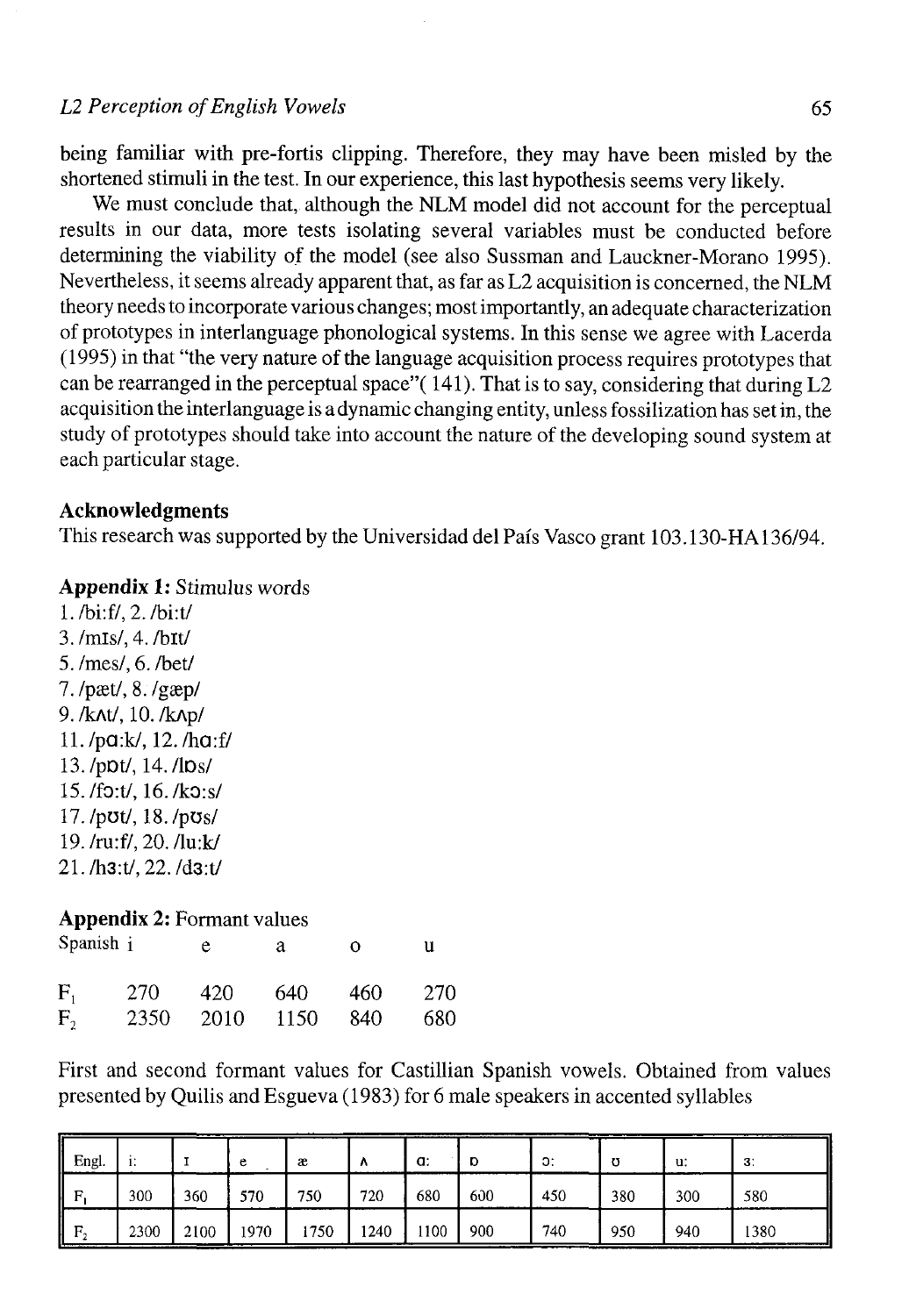**Wells' (1962) first and second formant valúes for RP English** vowels obtained from 9 male speakers **in** accented **syllables.** Reproduced in **Fry** (1979).

#### **Notes**

1. Part of the first quotation is repeated here for reasons of convenience.

2. Originally, target vowels included 11 monophthongs and 8 diphthongs, which accounts for there being 38 stimuli words. In this paper we shall concentrate on monophthong perceptions.

3. It should be born in mind that in our test, listeners were not given the option of choosing a native language sound. We were interested in discovering the prototypification of English sounds in students' interlanguages. Therefore, we shall be looking at the refiection of magnet effects on their choice of English vowels.

4. Flege (1991) describes /æ/ as being majoritarily identified with Spanish /a/. However, in his experiment neither /**a**:/ nor / $\land$  were being used as competing stimuli.

5. As was indicated in 2.3. above, we will take into account the fact that/3:/ showed a 2.2% rate of confusions with the diphthong /e9/.

### **Works cited**

- Altemberg, E. P. and Vago, R. M.: "Theoretical Implications of an Error Analysis of Second Language Phonology Production", *Language Learning,* 33 (1983):, 427-447.
- Cenoz Iragui, J. and García Lecumberri, M. L., "The Acquisition of Phonetics: Factors Affecting the Discrimination of English Vowels," *Actas Del Xix Congreso Deaedean* (1995): 189-193.
- Cenoz Iragui, J. and García Lecumberri, M. L., "The Effect of Training On the Discrimination of English Vowels," *International Review of Applied Linguistics,* (1995) (In Press).
- Dulay, H. and Burt, M. "Should We Teach Children Syntax?" *Language Learning,* 23 (1973): 245- 58.
- Eckman, F. R., "Markedness and the Contrastive Analysis Hypothesis." *Language Learning,* 27 (1997): 315-330.

Eckman, F. R. "On Predicting Phonological Difficulty in Second Language Acquisition." *Studies in Second Language Acquisition,* 4(1981): 18-30.

- Eckman, F. R., 1981b, On the Naturalness of Interlanguage Phonological Rules." *Language Learning,* 31 (1981): 195-216.
- Ellis, R. *Understanding Second Language Acquisition.* Oxford: O.u.p, 1985.

Ellis, *R.,.The Study of Second Language Acquisition.* Oxford: O.u.p, 1994.

Fairbanks, G. and Grubb, P.," A Psychophysical Investigation of Vowel Formants" *Journal ofSpeech andHearing Research,* 4 (1961): 203-219.

Flege, J. E.."The Interlingual Identification of Spanish and English Vowels: Orthographic Evidence." *Quarterly Journal of Experimental Psychology,* 43 (1991): 701 -731.

Flege, J. E., Munro, M. J. and Fox, R. A. "Auditory and Categorical Effects On Cross-language Vowel Perception." *Journal ofthe Acoustic Society of America,* 95 (1994): 3623-3641.

Fox, R. A., Flege, J. E. and Munro M. J.. "The Perception of English and Spanish Vowels By Native English and Spanish Listeners: A Multidimensional Scaling Analysis." *Journal ofthe Acoustic Society of America,* 97 (1995): 2540-2551.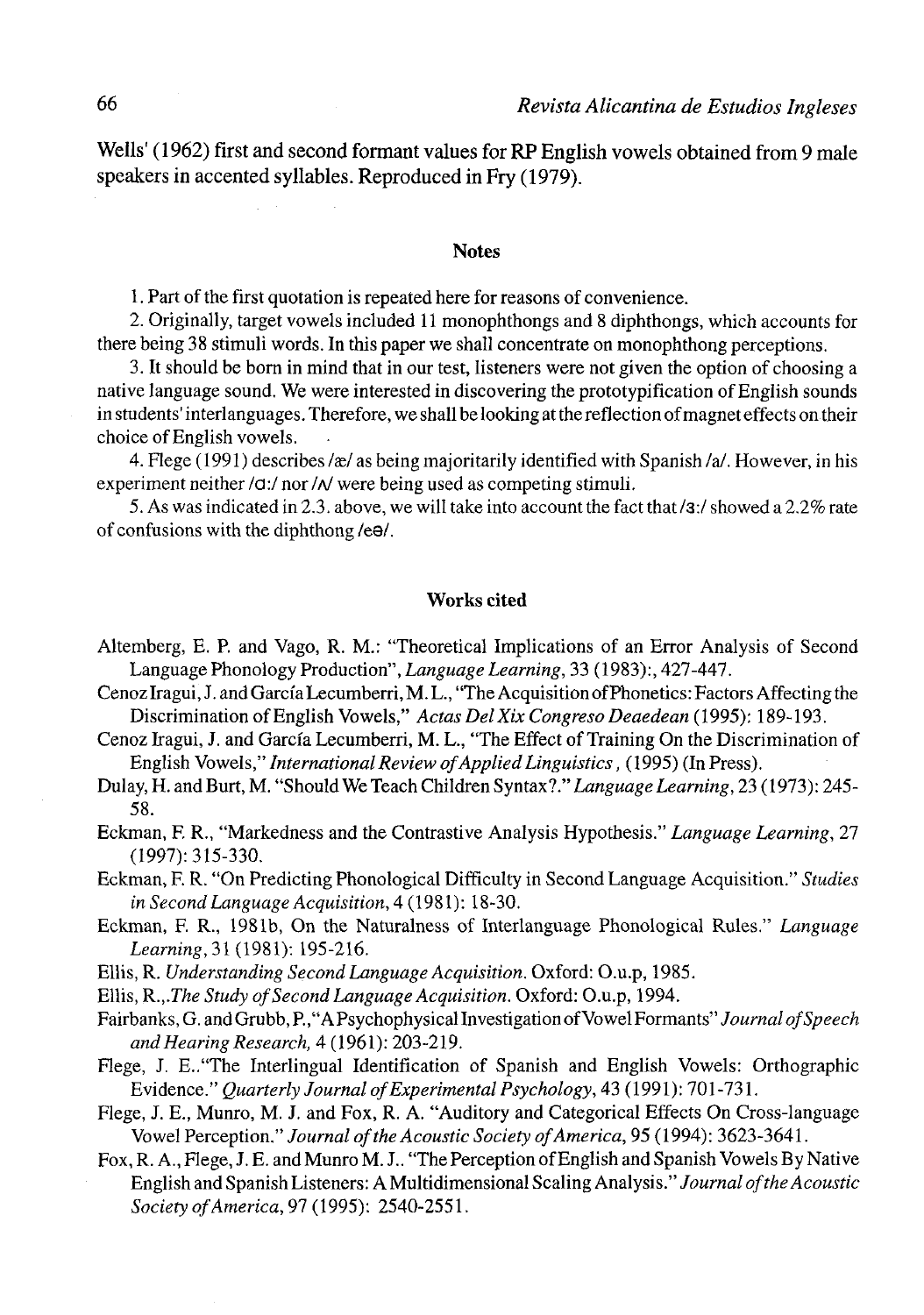- Fry, D. B. the Physics of Speech. Cambridge: Cup, 1979.
- Gass, S M. and Selinker, L. *SecondLanguage Acquisition,* New Jersey: Lawrence Erlbaum, 1994.
- García Lecumberri, M. L. and Cenoz Iragui, J., "Perception of Rp Vowels By Spanish Speaking University Students." *Actas DelXix Congreso Deaedean* (1995): 299-304.
- Gottfried T. L. and Strange, W. "Identification of Coarticulated Vowels.*"Journal ofthe Acoustic Society of America,* 68 (1980): 1626-1635.
- Hillenbrand, J., Getty, L. A., Clark, M. J. and Wheeler, K., 1995. "Acoustic Characteristics of American English Vowels. *"Journalof the Acoustic Society of America,* 97 (1995): 3099-3111.
- Ioup, G., " Is There a Structural Foreign Accent? A Comparison of Syntactic and Phonological Errors in Second Language Acquisition." *Language Learning,* 34 (1984): 1-17.
- Iverson, P. and Kuhl, P. K. "Mapping the Perceptual Magnet Effect For Speech Using Signal Detection Theory and Multidimensional Scaling." *Journal ofthe Acoustic Society of America,*  97(1995): 553-562.
- Iverson, P. and Kuhl, P. K. "Influences of Phonetic Identification and Category Goodness On American Listeners' Perception of /R/ and /L/." Journal of the Acoustic Society of America, 99 (1996): 1130-1140.
- Klein W., Plomp P. and Pols L. "Vowel Spectra, Vowel Spaces and Vowel Identification." *Journal ofthe Acoustic Society of America,* 48 (1970): 999-1009.
- Kuhl, P. K. "Human Adults and Human Infants Show a ' Perceptual Magnet Effect'for the Prototypes ofSpeech Categories, Monkeys Do Not."*Perception andPsychophysics,* 50 (1991): 93-107.
- Kuhl, P. K. "Early Linguistic Experience and Phonetic Perception: Implications For Theories of Developmental Speech Production." *Journal ofPhonetics,* 21 (1993): 125-139.
- Kuhl, P. K. "Mechanisms of Developmental Change in Speech and Language." *Proceedings ofthe International Congress of Phonetic Sciences,* Stockholm, 1995.
- Lacerda, F, "The Perceptual Magnet Effect: An Emergent Consequence of Exemplar-based Phonetic Memory." *Proceedings of the International Congress of Phonetic Sciences,*  Stockholm, 2 (1995): 140-147.
- Major, R. C, "Phonological Similarity, Markedness, and Rate of L2 Acquisition." *Studies in Second Language Acquisition,* 9 (1987): 63-82.
- Peterson, G. E. and Barney, H. L. "Control Methods Used in a Study of Vowels." *Journal ofthe Acoustic Society of America,* 24 (1952): 175-184.
- Quilis, A. and Esgueva, M. "Realización De Los Fonemas Vocálicos Españoles En Posición Fonética Normal." *Estudios De Fonética 1,* (M. Esgueva and M. Cantarero, Editors), Madrid: C.s.i.c, 1983,159-252.
- Richards, J. "A Non ContrastiveApproachTo Error *Analysis." English Language Teaching Journal,*  25 (1971): 204-219.
- Roach, P. 1991, *English Phonetics and Phonology*, (1983 1st Edition). Cambridge: C.u.p, 1991.
- Scholes, R. J. "Phonemic Interference As a Perceptual Phenomenon." *Language and Speech,* 11 (1968): 86-103.
- Stockwell, R. P. and Bowen, J. D. *the Sounds of English and Spanish.* Chicago: University of Chicago Press, 1965.
- Strange, W., Edman, T. R. and Jenkins, J. J. "Acoustic and Phonological Factors in Vowel Identification." *Journal of Experimental Psychology, Human Perception and Performance,* 5 (1979): 643-656.